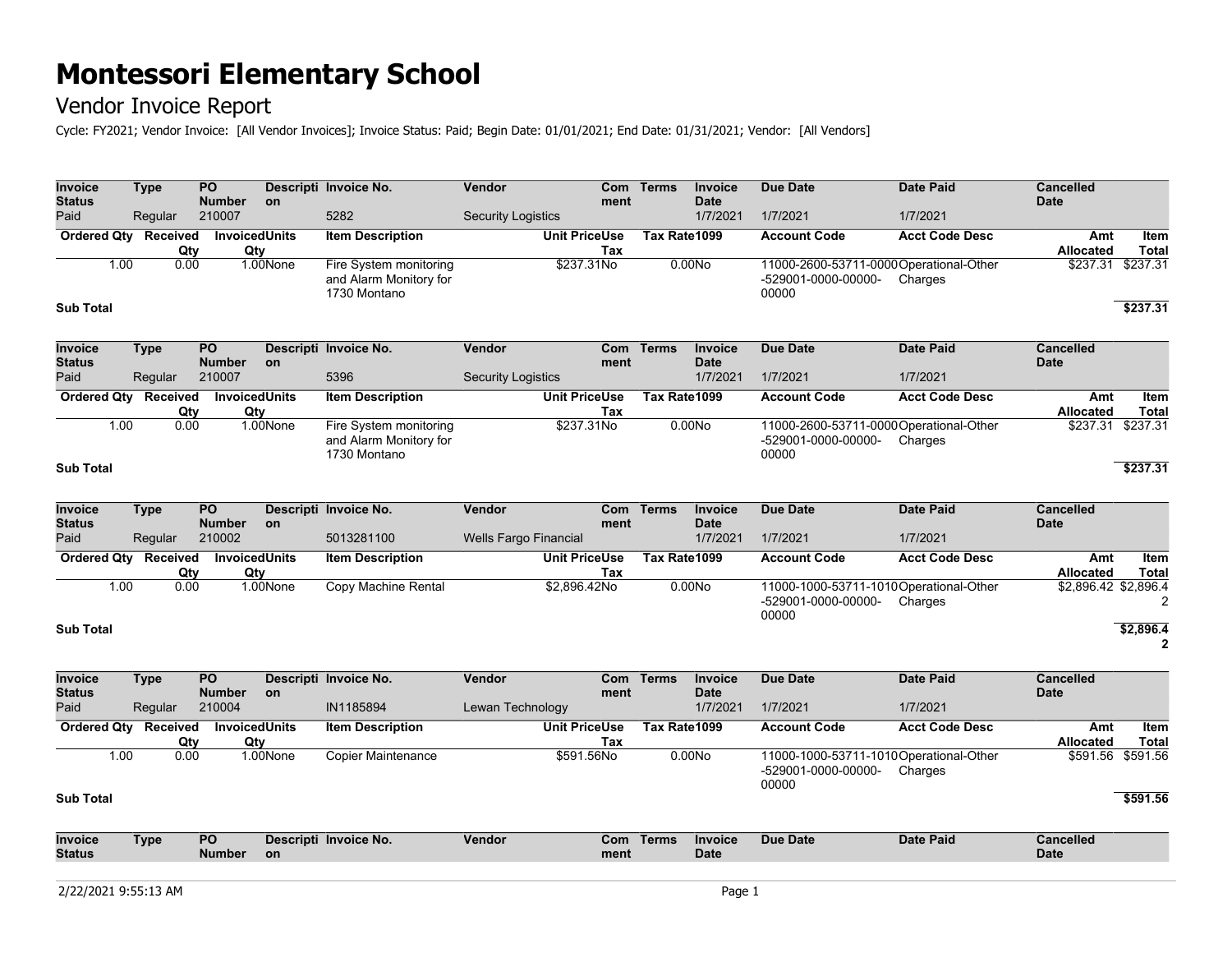| Paid                            |      | Regular                            | 210020                           |           | Dec 22, 2020 ACC# 505 CenturyLink<br>-797-11436 |                                                |                             |              | 1/7/2021                      | 1/7/2021                                                                      | 1/7/2021                                                     |                                 |                             |
|---------------------------------|------|------------------------------------|----------------------------------|-----------|-------------------------------------------------|------------------------------------------------|-----------------------------|--------------|-------------------------------|-------------------------------------------------------------------------------|--------------------------------------------------------------|---------------------------------|-----------------------------|
|                                 |      | Ordered Qty Received<br>Qty        | <b>InvoicedUnits</b><br>Qty      |           | <b>Item Description</b>                         |                                                | <b>Unit PriceUse</b><br>Tax | Tax Rate1099 |                               | <b>Account Code</b>                                                           | <b>Acct Code Desc</b>                                        | Amt<br><b>Allocated</b>         | <b>Item</b><br><b>Total</b> |
|                                 | 1.00 | 0.00                               |                                  | 1.00None  | <b>Phone Service</b>                            |                                                | \$58.98No                   |              | 0.00N <sub>o</sub>            | 11000-2600-54416-0000 Operational-<br>-529001-0000-00000-<br>00000            | <b>Communication Services</b>                                | \$58.98                         | \$58.98                     |
| <b>Sub Total</b>                |      |                                    |                                  |           |                                                 |                                                |                             |              |                               |                                                                               |                                                              |                                 | \$58.98                     |
| <b>Invoice</b><br><b>Status</b> |      | <b>Type</b>                        | <b>PO</b><br><b>Number</b>       | <b>on</b> | Descripti Invoice No.                           | <b>Vendor</b>                                  | Com<br>ment                 | <b>Terms</b> | <b>Invoice</b><br><b>Date</b> | <b>Due Date</b>                                                               | <b>Date Paid</b>                                             | <b>Cancelled</b><br><b>Date</b> |                             |
| Paid                            |      | Regular                            | 210023                           |           | 12/30/2020 ACC#<br>115646075-017447             | <b>PNM Electric and Gas</b><br><b>Services</b> |                             |              | 1/7/2021                      | 1/7/2021                                                                      | 1/7/2021                                                     |                                 |                             |
|                                 |      | <b>Ordered Qty Received</b><br>Qty | <b>InvoicedUnits</b><br>Qty      |           | <b>Item Description</b>                         |                                                | <b>Unit PriceUse</b><br>Tax | Tax Rate1099 |                               | <b>Account Code</b>                                                           | <b>Acct Code Desc</b>                                        | Amt<br><b>Allocated</b>         | Item<br><b>Total</b>        |
|                                 | 1.00 | 0.00                               |                                  | 1.00None  | Utilities- Electricity                          |                                                | \$152.14No                  |              | 0.00No                        | 11000-2600-54411-0000 Operational-Electricity<br>-529001-0000-00000-<br>00000 |                                                              | \$152.14 \$152.14               |                             |
| <b>Sub Total</b>                |      |                                    |                                  |           |                                                 |                                                |                             |              |                               |                                                                               |                                                              |                                 | \$152.14                    |
| <b>Invoice</b><br><b>Status</b> |      | <b>Type</b>                        | PO<br><b>Number</b>              | on        | Descripti Invoice No.                           | Vendor                                         | Com<br>ment                 | <b>Terms</b> | <b>Invoice</b><br><b>Date</b> | <b>Due Date</b>                                                               | <b>Date Paid</b>                                             | <b>Cancelled</b><br><b>Date</b> |                             |
| Paid                            |      | Regular                            | 210001                           |           | 30-DEC-2020 ACC#<br>115646075-06994             | <b>New Mexico Gas</b><br>Company               |                             |              | 1/7/2021                      | 1/7/2021                                                                      | 1/7/2021                                                     |                                 |                             |
| <b>Ordered Qty</b>              |      | Received<br>Qty                    | <b>InvoicedUnits</b><br>Qty      |           | <b>Item Description</b>                         |                                                | <b>Unit PriceUse</b><br>Tax | Tax Rate1099 |                               | <b>Account Code</b>                                                           | <b>Acct Code Desc</b>                                        | Amt<br>Allocated                | Item<br><b>Total</b>        |
|                                 | 1.00 | 0.00                               |                                  | 1.00None  | Utilities- Gas- Carmel                          |                                                | \$168.92No                  |              | 0.00N <sub>o</sub>            | -529001-0000-00000-<br>00000                                                  | 11000-2600-54412-0000 Operational-Natural Gas<br>(Buildings) | \$168.92                        | \$168.92                    |
| <b>Sub Total</b>                |      |                                    |                                  |           |                                                 |                                                |                             |              |                               |                                                                               |                                                              |                                 | \$168.92                    |
| Invoice                         |      | <b>Type</b>                        | <b>PO</b>                        |           | Descripti Invoice No.                           | <b>Vendor</b>                                  | Com                         | <b>Terms</b> | <b>Invoice</b>                | <b>Due Date</b>                                                               | <b>Date Paid</b>                                             | <b>Cancelled</b>                |                             |
| <b>Status</b><br>Paid           |      | Regular                            | <b>Number</b><br>210063          | on        | 114819                                          | Leeco Grounds<br>Management                    | ment                        |              | <b>Date</b><br>1/7/2021       | 1/7/2021                                                                      | 1/7/2021                                                     | <b>Date</b>                     |                             |
|                                 |      | Ordered Qty Received<br>Qty        | <b>InvoicedUnits</b><br>Qty      |           | <b>Item Description</b>                         |                                                | <b>Unit PriceUse</b><br>Tax | Tax Rate1099 |                               | <b>Account Code</b>                                                           | <b>Acct Code Desc</b>                                        | Amt<br><b>Allocated</b>         | Item<br><b>Total</b>        |
|                                 | 1.00 | 0.00                               |                                  | 1.00None  | Landscape Maintenance<br>for Carmel Campus      |                                                | \$448.76No                  |              | 0.00No                        | 11000-2600-54312-0000Operational-<br>-529001-0000-00000-<br>00000             | Maintenance & Repair -<br><b>Buildings And Grounds</b>       | \$448.76                        | \$448.76                    |
| <b>Sub Total</b>                |      |                                    |                                  |           |                                                 |                                                |                             |              |                               |                                                                               |                                                              |                                 | \$448.76                    |
| <b>Invoice</b><br><b>Status</b> |      | <b>Type</b>                        | $\overline{PQ}$<br><b>Number</b> | <b>on</b> | Descripti Invoice No.                           | <b>Vendor</b>                                  | <b>Com</b><br>ment          | <b>Terms</b> | <b>Invoice</b><br><b>Date</b> | <b>Due Date</b>                                                               | <b>Date Paid</b>                                             | <b>Cancelled</b><br><b>Date</b> |                             |
| Paid                            |      | Regular                            | 210006                           |           | 9081                                            | A-1 Self Storage                               |                             |              | 1/7/2021                      | 1/7/2021                                                                      | 1/7/2021                                                     |                                 |                             |
| <b>Ordered Qty</b>              |      | <b>Received</b><br>Qty             | <b>InvoicedUnits</b><br>Qty      |           | <b>Item Description</b>                         |                                                | <b>Unit PriceUse</b><br>Tax | Tax Rate1099 |                               | <b>Account Code</b>                                                           | <b>Acct Code Desc</b>                                        | Amt<br><b>Allocated</b>         | Item<br><b>Total</b>        |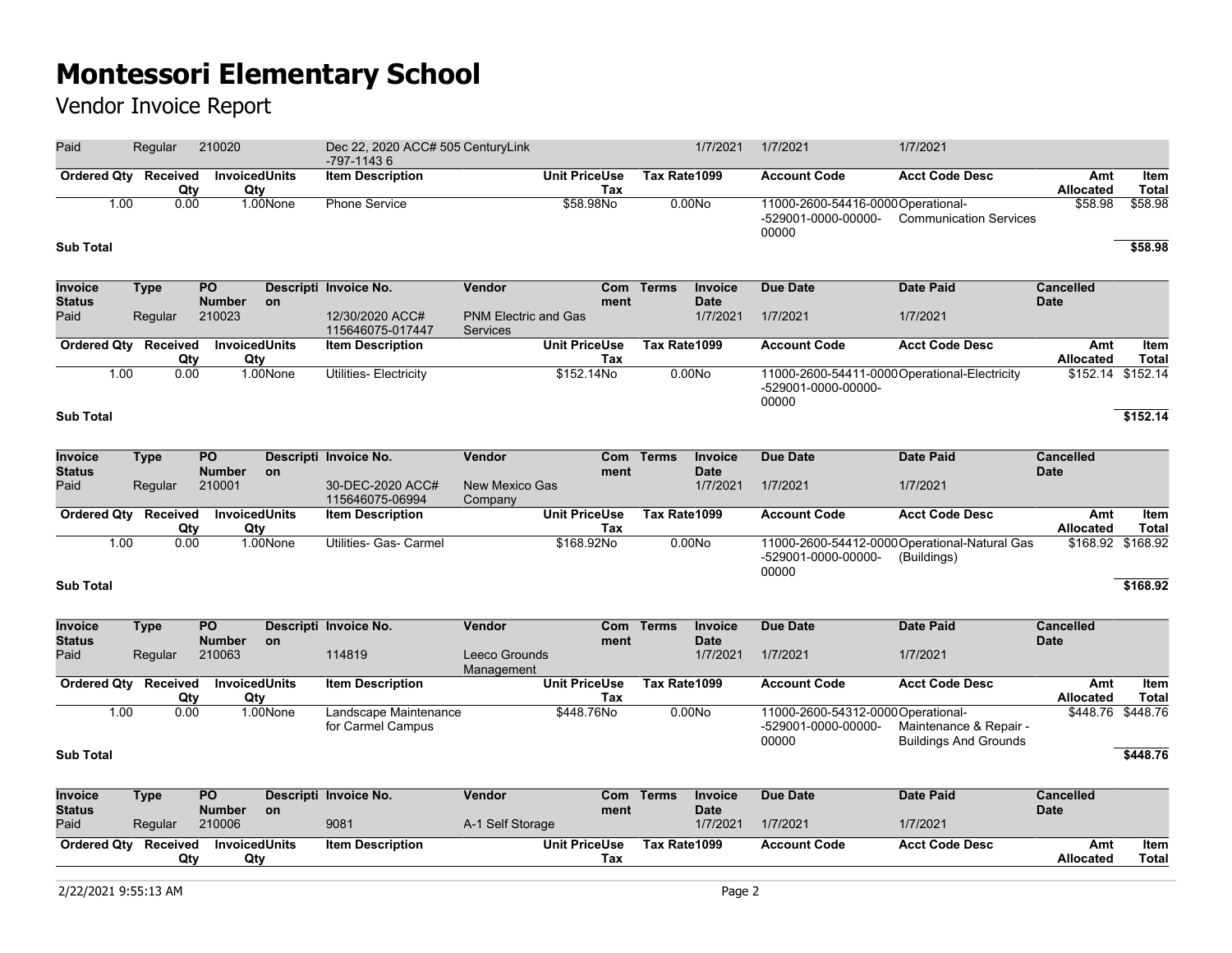Vendor Invoice Report

| .00       | 0.00 | .00None | Storage Unit | \$178.00No | 0.00N <sub>O</sub> | 11000-2600-53711-0000Operational-Other<br>Charges<br>-529001-0000-00000-<br>00000 | \$178.00 \$178.00 |
|-----------|------|---------|--------------|------------|--------------------|-----------------------------------------------------------------------------------|-------------------|
| Sub Total |      |         |              |            |                    |                                                                                   | \$178.00          |

| <b>Invoice</b><br><b>Status</b> | Type            | <b>PO</b><br><b>Number</b> | <b>on</b> | Descripti Invoice No.   | Vendor        | Com<br>ment          | Terms        | <b>Invoice</b><br><b>Date</b> | Due Date                                                           | Date Paid             | <b>Cancelled</b><br><b>Date</b> |                   |
|---------------------------------|-----------------|----------------------------|-----------|-------------------------|---------------|----------------------|--------------|-------------------------------|--------------------------------------------------------------------|-----------------------|---------------------------------|-------------------|
| Paid                            | Regular         | 210012                     |           | 169238800097            | <b>ABCWUA</b> |                      |              | 1/7/2021                      | 1/7/2021                                                           | 1/7/2021              |                                 |                   |
| <b>Ordered Qty</b>              | <b>Received</b> | <b>InvoicedUnits</b>       |           | <b>Item Description</b> |               | <b>Unit PriceUse</b> | Tax Rate1099 |                               | <b>Account Code</b>                                                | <b>Acct Code Desc</b> | Amt                             | Item              |
|                                 | Qty             | Qty                        |           |                         |               | Tax                  |              |                               |                                                                    |                       | <b>Allocated</b>                | Total             |
| 1.OC                            | 0.00            |                            | 1.00None  | Utilities- Water        |               | \$204.88No           |              | 0.00N <sub>o</sub>            | 11000-2600-54415-0000 Operational-<br>-529001-0000-00000-<br>00000 | Water/Sewage          |                                 | \$204.88 \$204.88 |

**Sub Total \$204.88**

| <b>Invoice</b>     | Type     | <b>PO</b>     |           | Descripti Invoice No.   | Vendor        | Com                  | Terms        | Invoice     | Due Date                          | Date Paid                    | <b>Cancelled</b>     |              |
|--------------------|----------|---------------|-----------|-------------------------|---------------|----------------------|--------------|-------------|-----------------------------------|------------------------------|----------------------|--------------|
| <b>Status</b>      |          | <b>Number</b> | <b>on</b> |                         |               | ment                 |              | <b>Date</b> |                                   |                              | <b>Date</b>          |              |
| Paid               | Regular  | 210013        |           | 114680                  | Leeco Grounds |                      |              | 1/7/2021    | 1/7/2021                          | 1/7/2021                     |                      |              |
|                    |          |               |           |                         | Management    |                      |              |             |                                   |                              |                      |              |
| <b>Ordered Qty</b> | Received | InvoicedUnits |           | <b>Item Description</b> |               | <b>Unit PriceUse</b> | Tax Rate1099 |             | <b>Account Code</b>               | <b>Acct Code Desc</b>        | Amt                  | Item         |
|                    | Qtv      | Qtv           |           |                         |               | Tax                  |              |             |                                   |                              | <b>Allocated</b>     | <b>Total</b> |
| 1.00               | 0.00     |               | 1.00None  | Ground Maintenance-     |               | \$1.310.68No         |              | 0.00No      | 11000-2600-54312-0000Operational- |                              | \$1,310.68 \$1,310.6 |              |
|                    |          |               |           | 1730 Montano            |               |                      |              |             | -529001-0000-00000-               | Maintenance & Repair -       |                      |              |
|                    |          |               |           |                         |               |                      |              |             | 00000                             | <b>Buildings And Grounds</b> |                      |              |
| <b>Sub Total</b>   |          |               |           |                         |               |                      |              |             |                                   |                              |                      | \$1,310.6    |

| Invoice<br><b>Status</b> | Type            | <b>PO</b><br><b>Number</b>  | <b>on</b> | Descripti Invoice No.                               | Vendor                                                        | ment | Com Terms    | <b>Invoice</b><br><b>Date</b> | Due Date                     | <b>Date Paid</b>                                  | <b>Cancelled</b><br><b>Date</b> |                      |
|--------------------------|-----------------|-----------------------------|-----------|-----------------------------------------------------|---------------------------------------------------------------|------|--------------|-------------------------------|------------------------------|---------------------------------------------------|---------------------------------|----------------------|
| Paid                     | Regular         | 210038                      |           | 5654                                                | Accountability &<br><b>Compliance Resources</b><br><b>LLC</b> |      |              | 1/7/2021                      | 1/7/2021                     | 1/7/2021                                          |                                 |                      |
| <b>Ordered Qty</b>       | Received<br>Qty | <b>InvoicedUnits</b><br>Qtv |           | <b>Item Description</b>                             | <b>Unit PriceUse</b>                                          | Tax  | Tax Rate1099 |                               | <b>Account Code</b>          | <b>Acct Code Desc</b>                             | Amt<br><b>Allocated</b>         | Item<br><b>Total</b> |
| 1.00                     | 0.00            |                             | 1.00None  | <b>STARS Reporting</b><br><b>Consulting Service</b> | \$683.97No                                                    |      |              | 0.00N <sub>0</sub>            | -529001-0000-00000-<br>00000 | 11000-1000-53711-1010Operational-Other<br>Charges |                                 | \$683.97 \$683.97    |
| <b>Sub Total</b>         |                 |                             |           |                                                     |                                                               |      |              |                               |                              |                                                   |                                 | \$683.97             |

| <b>Invoice</b><br><b>Status</b> | Type            | <b>PO</b><br><b>Number</b> | <b>on</b> | Descripti Invoice No.   | Vendor                                  | Com<br>ment | Terms        | Invoice<br><b>Date</b> | Due Date                                                           | Date Paid                     | <b>Cancelled</b><br><b>Date</b> |       |
|---------------------------------|-----------------|----------------------------|-----------|-------------------------|-----------------------------------------|-------------|--------------|------------------------|--------------------------------------------------------------------|-------------------------------|---------------------------------|-------|
| Paid                            | Regular         | 210021                     |           | 180945406               | CenturyLink Business<br><b>Services</b> |             |              | 1/7/2021               | 1/7/2021                                                           | 1/7/2021                      |                                 |       |
| <b>Ordered Qtv</b>              | <b>Received</b> | <b>InvoicedUnits</b>       |           | <b>Item Description</b> | <b>Unit PriceUse</b>                    |             | Tax Rate1099 |                        | <b>Account Code</b>                                                | <b>Acct Code Desc</b>         | Amt                             | Item  |
|                                 | Qty             | Qty                        |           |                         |                                         | Tax         |              |                        |                                                                    |                               | Allocated                       | Total |
| 1.00                            | 0.00            |                            | 1.00None  | Internet Service        | \$2.219.16No                            |             |              | 0.00N <sub>O</sub>     | 11000-2600-54416-0000 Operational-<br>-529001-0000-00000-<br>00000 | <b>Communication Services</b> | \$2,219.16 \$2,219.1            |       |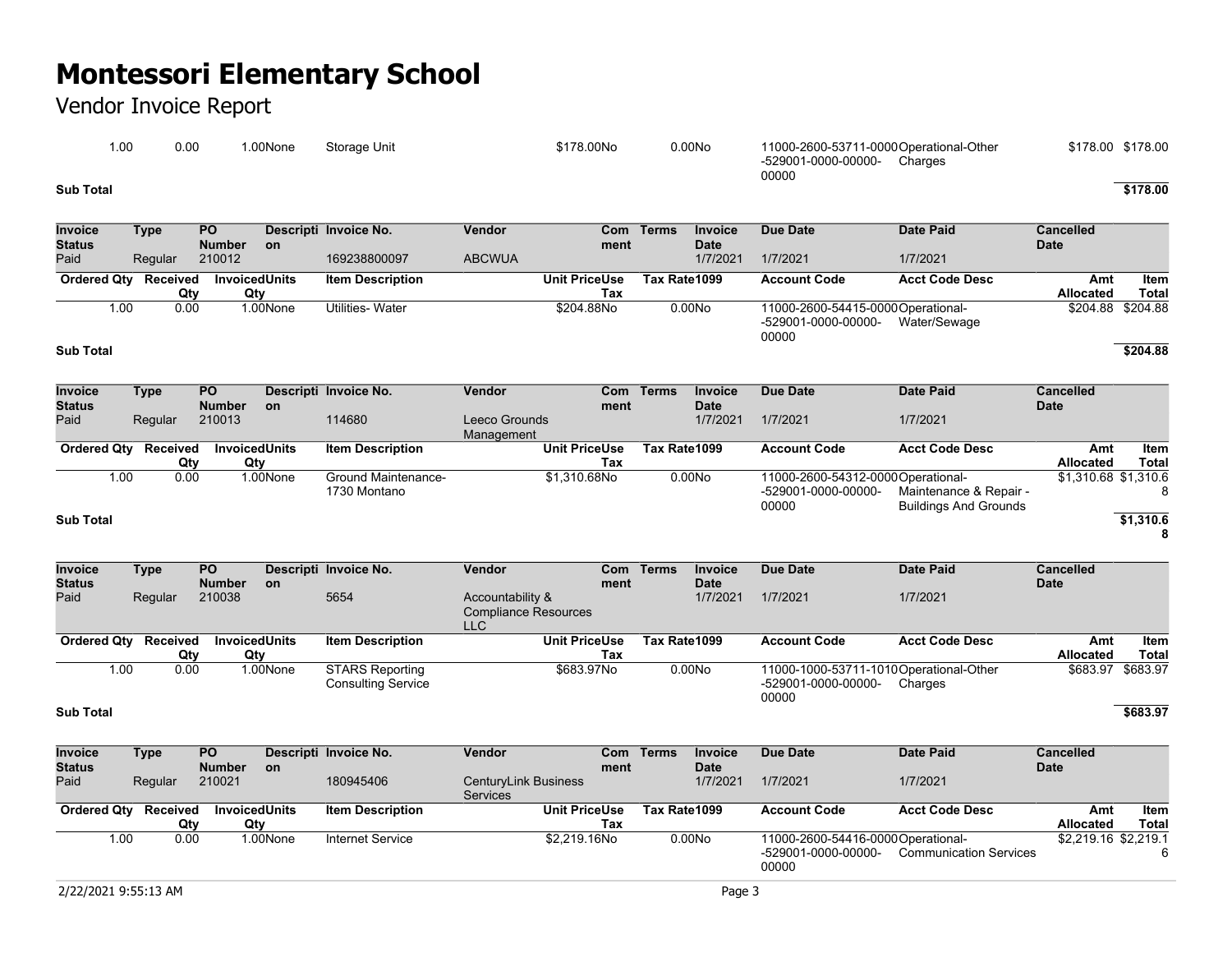### Vendor Invoice Report

### **Sub Total \$2,219.1**

**6**

| <b>Invoice</b><br><b>Status</b> |      | <b>Type</b>                 | PO<br><b>Number</b>         |           | Descripti Invoice No.   | Vendor                  | Com<br>ment                 | Terms        | <b>Invoice</b><br><b>Date</b> | <b>Due Date</b>                                                             | <b>Date Paid</b>                              | <b>Cancelled</b><br><b>Date</b> |                             |
|---------------------------------|------|-----------------------------|-----------------------------|-----------|-------------------------|-------------------------|-----------------------------|--------------|-------------------------------|-----------------------------------------------------------------------------|-----------------------------------------------|---------------------------------|-----------------------------|
| Paid                            |      | Regular                     | 210019                      | <b>on</b> | 9869202900              | <b>Verizon Wireless</b> |                             |              | 1/7/2021                      | 1/7/2021                                                                    | 1/7/2021                                      |                                 |                             |
|                                 |      | Ordered Qty Received<br>Qty | <b>InvoicedUnits</b><br>Qty |           | <b>Item Description</b> |                         | <b>Unit PriceUse</b><br>Tax | Tax Rate1099 |                               | <b>Account Code</b>                                                         | <b>Acct Code Desc</b>                         | Amt<br>Allocated                | Item<br><b>Total</b>        |
|                                 | 1.00 | 0.00                        |                             | 1.00None  | Cell phone service      |                         | \$653.31No                  |              | 0.00N <sub>o</sub>            | 11000-2600-54416-0000 Operational-<br>-529001-0000-00000-<br>00000          | <b>Communication Services</b>                 | \$653.31                        | \$653.31                    |
| <b>Sub Total</b>                |      |                             |                             |           |                         |                         |                             |              |                               |                                                                             |                                               |                                 | \$653.31                    |
| <b>Invoice</b><br><b>Status</b> |      | <b>Type</b>                 | PO<br><b>Number</b>         | <b>on</b> | Descripti Invoice No.   | Vendor                  | Com<br>ment                 | <b>Terms</b> | <b>Invoice</b><br><b>Date</b> | <b>Due Date</b>                                                             | <b>Date Paid</b>                              | <b>Cancelled</b><br><b>Date</b> |                             |
| Paid                            |      | Regular                     | 210050                      |           | S085843                 | CAC. Inc.               |                             |              | 1/7/2021                      | 1/7/2021                                                                    | 1/7/2021                                      |                                 |                             |
| <b>Ordered Qtv</b>              |      | <b>Received</b><br>Qty      | <b>InvoicedUnits</b><br>Qty |           | <b>Item Description</b> |                         | <b>Unit PriceUse</b><br>Tax | Tax Rate1099 |                               | <b>Account Code</b>                                                         | <b>Acct Code Desc</b>                         | Amt<br>Allocated                | Item<br><b>Total</b>        |
|                                 | 1.00 | 0.00                        |                             | 1.00None  | <b>HVAC</b> maintenance |                         | \$1,038.20No                |              | 0.00N <sub>o</sub>            | 31701-4000-54315-0000 Capital-Maintenance &<br>-529001-0000-00000-<br>00000 | Repair -<br>Bldgs/Grnds/Equipment<br>$(SB-9)$ | \$1,038.20 \$1,038.2            | 0                           |
| <b>Sub Total</b>                |      |                             |                             |           |                         |                         |                             |              |                               |                                                                             |                                               |                                 | \$1,038.2<br>$\mathbf{0}$   |
| Invoice<br><b>Status</b>        |      | <b>Type</b>                 | <b>PO</b><br><b>Number</b>  | <b>on</b> | Descripti Invoice No.   | Vendor                  | Com<br>ment                 | <b>Terms</b> | Invoice<br><b>Date</b>        | <b>Due Date</b>                                                             | <b>Date Paid</b>                              | Cancelled<br><b>Date</b>        |                             |
| Paid                            |      | Regular                     | 210055                      |           | S085889                 | CAC, Inc.               |                             |              | 1/7/2021                      | 1/7/2021                                                                    | 1/7/2021                                      |                                 |                             |
|                                 |      | Ordered Qty Received<br>Qty | <b>InvoicedUnits</b><br>Qty |           | <b>Item Description</b> |                         | <b>Unit PriceUse</b><br>Tax | Tax Rate1099 |                               | <b>Account Code</b>                                                         | <b>Acct Code Desc</b>                         | Amt<br>Allocated                | <b>Item</b><br><b>Total</b> |
|                                 | 1.00 | 0.00                        |                             | 1.00None  | repair HVAC systems     |                         | \$1,941.75No                |              | 0.00N <sub>O</sub>            | 31701-4000-54312-0000 Capital-Maintenance &<br>-529001-0000-00000-<br>00000 | Repair - Buildings And<br>Grounds             | \$1,941.75 \$1,941.7            | 5                           |
| <b>Sub Total</b>                |      |                             |                             |           |                         |                         |                             |              |                               |                                                                             |                                               |                                 | \$1,941.7<br>5              |
| <b>Invoice</b><br><b>Status</b> |      | <b>Type</b>                 | <b>PO</b><br><b>Number</b>  | <b>on</b> | Descripti Invoice No.   | Vendor                  | <b>Com</b><br>ment          | <b>Terms</b> | <b>Invoice</b><br><b>Date</b> | <b>Due Date</b>                                                             | <b>Date Paid</b>                              | <b>Cancelled</b><br><b>Date</b> |                             |
| Paid                            |      | Regular                     | 210012                      |           | 703057747064            | <b>ABCWUA</b>           |                             |              | 1/7/2021                      | 1/7/2021                                                                    | 1/7/2021                                      |                                 |                             |
|                                 |      | Ordered Qty Received<br>Qty | InvoicedUnits<br>Qty        |           | <b>Item Description</b> |                         | <b>Unit PriceUse</b><br>Tax | Tax Rate1099 |                               | <b>Account Code</b>                                                         | <b>Acct Code Desc</b>                         | Amt<br>Allocated                | Item<br><b>Total</b>        |
|                                 | 1.00 | 0.00                        |                             | 1.00None  | <b>Utilities- Water</b> |                         | \$61.97No                   |              | 0.00No                        | 11000-2600-54415-0000 Operational-<br>-529001-0000-00000-                   | Water/Sewage                                  | \$61.97                         | \$61.97                     |

### **Sub Total \$61.97**

00000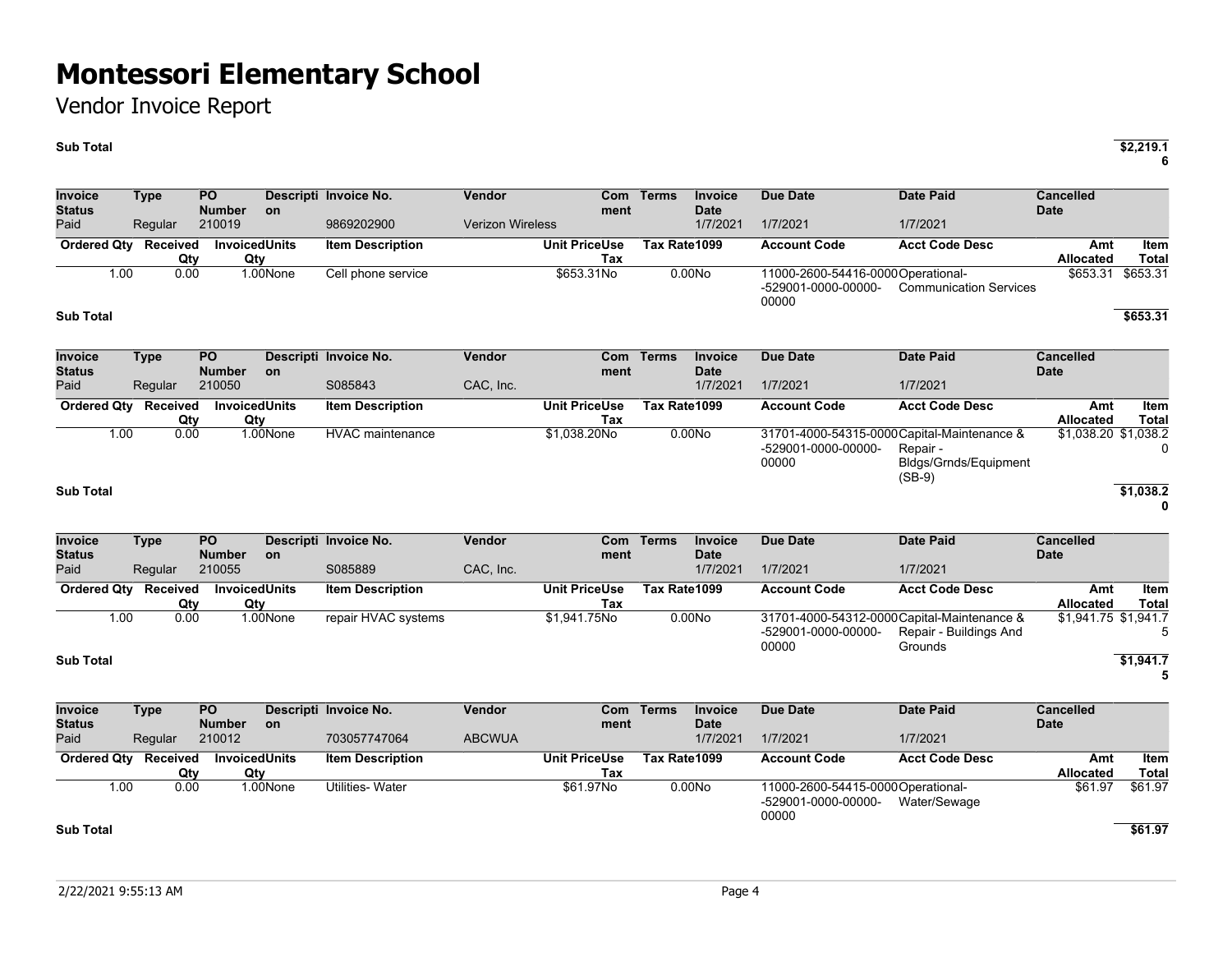| Invoice<br><b>Status</b>        | <b>Type</b>                        | <b>PO</b><br><b>Number</b>  | <b>on</b> | Descripti Invoice No.          | Vendor                                         |                      | <b>Com</b><br>ment | Terms        | Invoice<br><b>Date</b> | <b>Due Date</b>                                                        | <b>Date Paid</b>              | <b>Cancelled</b><br><b>Date</b> |                             |
|---------------------------------|------------------------------------|-----------------------------|-----------|--------------------------------|------------------------------------------------|----------------------|--------------------|--------------|------------------------|------------------------------------------------------------------------|-------------------------------|---------------------------------|-----------------------------|
| Paid                            | Regular                            | 210012                      |           | 903831761022                   | <b>ABCWUA</b>                                  |                      |                    |              | 1/7/2021               | 1/7/2021                                                               | 1/7/2021                      |                                 |                             |
|                                 | <b>Ordered Qty Received</b><br>Qty | <b>InvoicedUnits</b><br>Qtv |           | <b>Item Description</b>        |                                                | <b>Unit PriceUse</b> | Tax                | Tax Rate1099 |                        | <b>Account Code</b>                                                    | <b>Acct Code Desc</b>         | Amt<br><b>Allocated</b>         | Item<br><b>Total</b>        |
| 1.00<br><b>Sub Total</b>        | 0.00                               |                             | 1.00None  | <b>Utilities- Water</b>        |                                                | \$30.47No            |                    |              | 0.00No                 | 11000-2600-54415-0000 Operational-<br>-529001-0000-00000-<br>00000     | Water/Sewage                  | \$30.47                         | \$30.47<br>\$30.47          |
|                                 |                                    |                             |           |                                |                                                |                      |                    |              |                        |                                                                        |                               |                                 |                             |
| <b>Invoice</b><br><b>Status</b> | <b>Type</b>                        | PO<br><b>Number</b>         | on        | Descripti Invoice No.          | Vendor                                         |                      | ment               | Com Terms    | Invoice<br><b>Date</b> | <b>Due Date</b>                                                        | <b>Date Paid</b>              | <b>Cancelled</b><br><b>Date</b> |                             |
| Paid                            | Regular                            | 210033                      |           | 1311                           | SG Consulting, LLC                             |                      |                    |              | 1/7/2021               | 1/7/2021                                                               | 1/7/2021                      |                                 |                             |
|                                 | Ordered Qty Received<br>Qty        | <b>InvoicedUnits</b><br>Qty |           | <b>Item Description</b>        |                                                | <b>Unit PriceUse</b> | Tax                | Tax Rate1099 |                        | <b>Account Code</b>                                                    | <b>Acct Code Desc</b>         | Amt<br>Allocated                | <b>Item</b><br><b>Total</b> |
| 1.00                            | 0.00                               |                             | 1.00None  | <b>Educational Consulting</b>  |                                                | \$539.38No           |                    |              | 0.00N <sub>o</sub>     | 11000-2300-53711-0000Operational-Other<br>-529001-0000-00000-<br>00000 | Charges                       | \$539.38                        | \$539.38                    |
| <b>Sub Total</b>                |                                    |                             |           |                                |                                                |                      |                    |              |                        |                                                                        |                               |                                 | \$539.38                    |
| <b>Invoice</b><br><b>Status</b> | Type                               | <b>PO</b><br><b>Number</b>  | on        | Descripti Invoice No.<br>16130 | <b>Vendor</b>                                  |                      | Com<br>ment        | <b>Terms</b> | Invoice<br><b>Date</b> | <b>Due Date</b>                                                        | <b>Date Paid</b>              | <b>Cancelled</b><br><b>Date</b> |                             |
| Paid                            | Regular                            | 210029                      |           |                                | Matthews Fox, P.C.                             |                      |                    |              | 1/7/2021               | 1/7/2021                                                               | 1/7/2021                      |                                 |                             |
| <b>Ordered Qty</b>              | Received<br>Qty                    | <b>InvoicedUnits</b><br>Qty |           | <b>Item Description</b>        |                                                | <b>Unit PriceUse</b> | Tax                | Tax Rate1099 |                        | <b>Account Code</b>                                                    | <b>Acct Code Desc</b>         | Amt<br><b>Allocated</b>         | Item<br><b>Total</b>        |
| 1.00                            | 0.00                               |                             | 1.00None  | <b>Legal Services</b>          |                                                | \$108.44No           |                    |              | 0.00Yes                | 11000-2300-53413-0000Operational-Legal<br>-529001-0000-00000-<br>00000 |                               | \$108.44                        | \$108.44                    |
| <b>Sub Total</b>                |                                    |                             |           |                                |                                                |                      |                    |              |                        |                                                                        |                               |                                 | \$108.44                    |
| <b>Invoice</b><br><b>Status</b> | <b>Type</b>                        | <b>PO</b><br><b>Number</b>  | on        | Descripti Invoice No.          | <b>Vendor</b>                                  |                      | ment               | Com Terms    | Invoice<br><b>Date</b> | <b>Due Date</b>                                                        | <b>Date Paid</b>              | <b>Cancelled</b><br><b>Date</b> |                             |
| Paid                            | Regular                            | 210021                      |           | 181174033                      | <b>CenturyLink Business</b><br><b>Services</b> |                      |                    |              | 1/7/2021               | 1/7/2021                                                               | 1/7/2021                      |                                 |                             |
|                                 | Ordered Qty Received<br>Qty        | <b>InvoicedUnits</b><br>Qty |           | <b>Item Description</b>        |                                                | <b>Unit PriceUse</b> | Tax                | Tax Rate1099 |                        | <b>Account Code</b>                                                    | <b>Acct Code Desc</b>         | Amt<br>Allocated                | Item<br><b>Total</b>        |
| 1.00                            | 0.00                               |                             | 1.00None  | <b>Internet Service</b>        |                                                | \$526.60No           |                    |              | 0.00N <sub>o</sub>     | 11000-2600-54416-0000 Operational-<br>-529001-0000-00000-<br>00000     | <b>Communication Services</b> |                                 | \$526.60 \$526.60           |
| <b>Sub Total</b>                |                                    |                             |           |                                |                                                |                      |                    |              |                        |                                                                        |                               |                                 | \$526.60                    |
| <b>Invoice</b><br><b>Status</b> | <b>Type</b>                        | <b>PO</b><br><b>Number</b>  | on        | Descripti Invoice No.          | <b>Vendor</b>                                  |                      | ment               | Com Terms    | Invoice<br><b>Date</b> | <b>Due Date</b>                                                        | <b>Date Paid</b>              | <b>Cancelled</b><br><b>Date</b> |                             |
| Paid                            | Regular                            | 210064                      |           | 4719                           | All-Out Plumbing &<br>Mechanical               |                      |                    |              | 1/7/2021               | 1/7/2021                                                               | 1/7/2021                      |                                 |                             |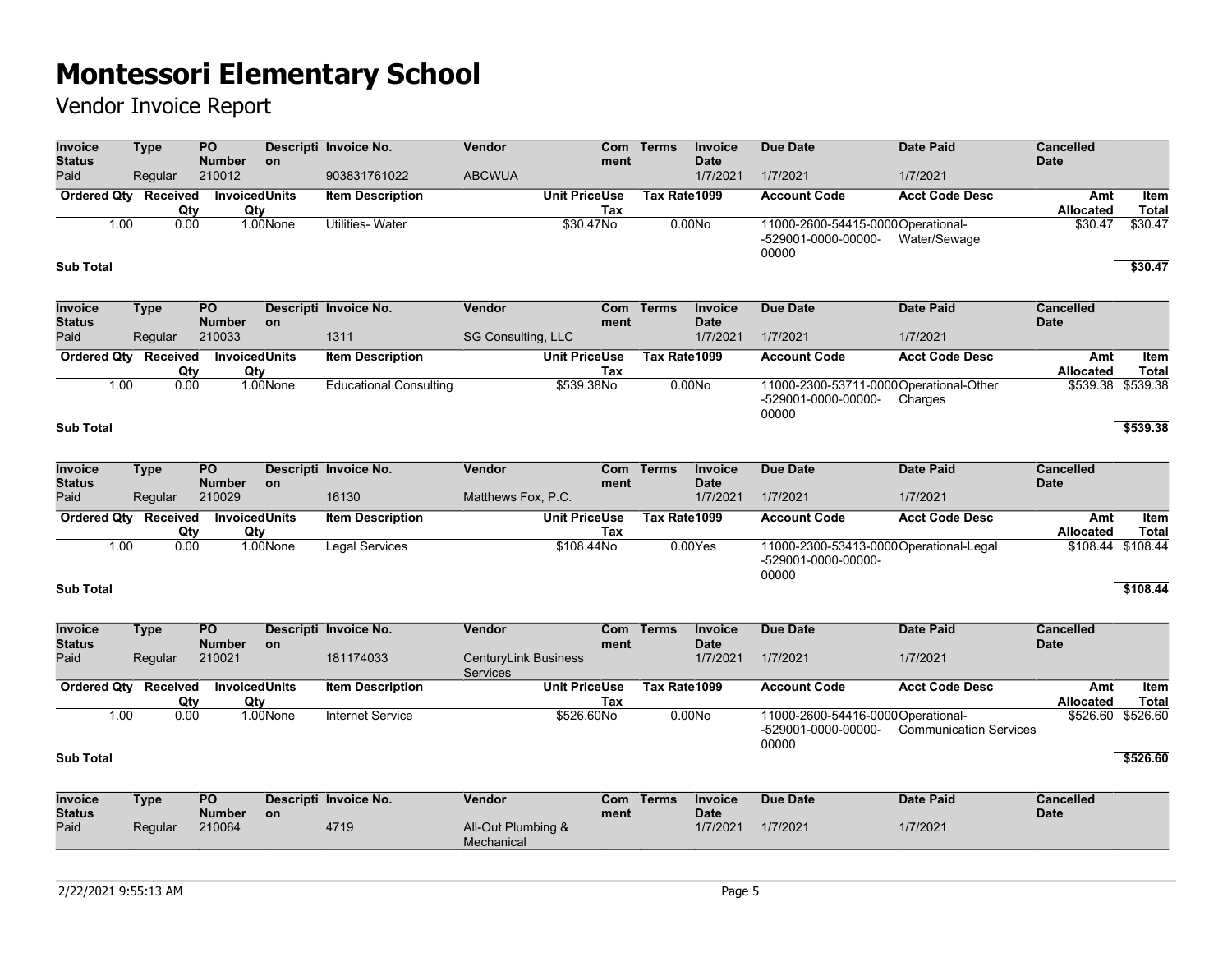| Ordered Qty Received               |      | Qty             |                                  | InvoicedUnits<br>Qtv        | <b>Item Description</b>                                  |                                                   | <b>Unit PriceUse</b><br>Tax     | Tax Rate1099 |                               | <b>Account Code</b>                                                      | <b>Acct Code Desc</b>                                        | Amt<br><b>Allocated</b>         | Item<br><b>Total</b> |
|------------------------------------|------|-----------------|----------------------------------|-----------------------------|----------------------------------------------------------|---------------------------------------------------|---------------------------------|--------------|-------------------------------|--------------------------------------------------------------------------|--------------------------------------------------------------|---------------------------------|----------------------|
|                                    | 1.00 | 0.00            |                                  | 1.00None                    | Repair of bathroom -<br>water shut off value             |                                                   | \$237.33No                      |              | 0.00N <sub>O</sub>            | 11000-2600-54312-0000Operational-<br>-529001-0000-00000-<br>00000        | Maintenance & Repair -<br><b>Buildings And Grounds</b>       | \$237.33                        | \$237.33             |
| <b>Sub Total</b>                   |      |                 |                                  |                             |                                                          |                                                   |                                 |              |                               |                                                                          |                                                              |                                 | \$237.33             |
| <b>Invoice</b><br><b>Status</b>    |      | <b>Type</b>     | <b>PO</b><br><b>Number</b>       | on                          | Descripti Invoice No.                                    | Vendor                                            | ment                            | Com Terms    | <b>Invoice</b><br><b>Date</b> | Due Date                                                                 | <b>Date Paid</b>                                             | <b>Cancelled</b><br><b>Date</b> |                      |
| Paid                               |      | Regular         | 210024                           |                             | 36-036493                                                | <b>Cooperative Educational</b><br><b>Services</b> |                                 |              |                               | 1/14/2021 1/14/2021                                                      | 1/14/2021                                                    |                                 |                      |
| <b>Ordered Qty</b>                 |      | Received<br>Qty |                                  | <b>InvoicedUnits</b><br>Qty | <b>Item Description</b>                                  |                                                   | <b>Unit PriceUse</b><br>Tax     | Tax Rate1099 |                               | <b>Account Code</b>                                                      | <b>Acct Code Desc</b>                                        | Amt<br><b>Allocated</b>         | <b>Item</b><br>Total |
|                                    | 1.00 | 0.00            |                                  | 1.00None                    | <b>OT Services</b>                                       |                                                   | \$1,048.00No                    |              | 0.00N <sub>o</sub>            | 11000-2100-53213-2000Operational-<br>-529001-0000-00000-<br>00000        | <b>Occupational Therapists</b><br>- Contracted               | \$1,048.00 \$1,048.0            | 0                    |
|                                    | 1.00 | 0.00            |                                  | 1.00None                    | Social Work Services                                     |                                                   | \$65.50No                       |              | 0.00N <sub>O</sub>            | -529001-0000-00000-<br>00000                                             | 11000-2100-53214-2000 Operational-Therapists -<br>Contracted | \$65.50                         | \$65.50              |
| <b>Sub Total</b>                   |      |                 |                                  |                             |                                                          |                                                   |                                 |              |                               |                                                                          |                                                              |                                 | \$1,113.50           |
| Invoice<br><b>Status</b>           |      | <b>Type</b>     | $\overline{PO}$<br><b>Number</b> | on                          | Descripti Invoice No.                                    | Vendor                                            | $\overline{\text{Com}}$<br>ment | <b>Terms</b> | <b>Invoice</b><br><b>Date</b> | Due Date                                                                 | <b>Date Paid</b>                                             | <b>Cancelled</b><br><b>Date</b> |                      |
| Paid                               |      | Regular         | 210040                           |                             | 22829                                                    | EASi Therapy and<br><b>Dlagnostic Services</b>    |                                 |              |                               | 1/14/2021 1/14/2021                                                      | 1/14/2021                                                    |                                 |                      |
| <b>Ordered Qty</b>                 |      | Received<br>Qty |                                  | InvoicedUnits<br>Qty        | <b>Item Description</b>                                  |                                                   | <b>Unit PriceUse</b><br>Tax     | Tax Rate1099 |                               | <b>Account Code</b>                                                      | <b>Acct Code Desc</b>                                        | Amt<br>Allocated                | Item<br><b>Total</b> |
|                                    | 1.00 | 0.00            |                                  | 1.00None                    | Speech Therapy for SY<br>$20 - 21$                       |                                                   | \$2,114.35No                    |              | 0.00N <sub>o</sub>            | 11000-2100-53212-2000 Operational-Speech<br>-529001-0000-00000-<br>00000 | Therapists - Contracted                                      | \$2,114.35\$2,114.35            |                      |
|                                    | 1.00 | 0.00            |                                  | 0.00None                    | <b>Educational Diagnostic</b><br>Evaluation for SY 20-21 |                                                   | \$5,000.00No                    |              | 0.00N <sub>O</sub>            | 11000-2100-53211-2000Operational-<br>-529001-0000-00000-<br>00000        | Diagnosticians -<br>Contracted                               | \$0.00                          | \$0.00               |
|                                    | 1.00 | 0.00            |                                  | 0.00None                    | OT Services for SY 20-<br>21                             |                                                   | \$15,000.00No                   |              | 0.00N <sub>O</sub>            | 11000-2100-53213-2000 Operational-<br>-529001-0000-00000-<br>00000       | <b>Occupational Therapists</b><br>- Contracted               | \$0.00                          | \$0.00               |
| <b>Sub Total</b>                   |      |                 |                                  |                             |                                                          |                                                   |                                 |              |                               |                                                                          |                                                              |                                 | \$2.114.35           |
| <b>Invoice</b>                     |      | <b>Type</b>     | <b>PO</b>                        |                             | Descripti Invoice No.                                    | Vendor                                            | Com                             | <b>Terms</b> | <b>Invoice</b>                | Due Date                                                                 | <b>Date Paid</b>                                             | <b>Cancelled</b>                |                      |
| <b>Status</b><br>Paid              |      | Regular         | <b>Number</b><br>210020          | on                          | Jan 1, 2021 ACC#505-<br>345-0858 899                     | CenturyLink                                       | ment                            |              | <b>Date</b>                   | 1/14/2021 1/14/2021                                                      | 1/14/2021                                                    | <b>Date</b>                     |                      |
| Ordered Oty Peceived InvoicedUnite |      |                 |                                  |                             | <b>Itam Description</b>                                  |                                                   | l Init Pricol leo               | Tay Pate1000 |                               | Account Code                                                             | Acct Code Desc                                               | <b>Amt</b>                      | <b>If</b> om         |

| <b>Ordered Qty</b> | Received | <b>InvoicedUnits</b> | ltem Description     | <b>Unit PriceUse</b> | Tax Rate1099 | <b>Account Code</b>               | <b>Acct Code Desc</b>         | Amt              | Item     |
|--------------------|----------|----------------------|----------------------|----------------------|--------------|-----------------------------------|-------------------------------|------------------|----------|
|                    | Qtv      |                      |                      | Tax                  |              |                                   |                               | <b>Allocated</b> | Total    |
| .00                | 0.00     | .00None              | <b>Phone Service</b> | \$109.77No           | J.00No       | 11000-2600-54416-0000Operational- |                               | \$109.77         | \$109.77 |
|                    |          |                      |                      |                      |              | -529001-0000-00000-<br>00000      | <b>Communication Services</b> |                  |          |
| <b>Sub Total</b>   |          |                      |                      |                      |              |                                   |                               |                  | \$109.77 |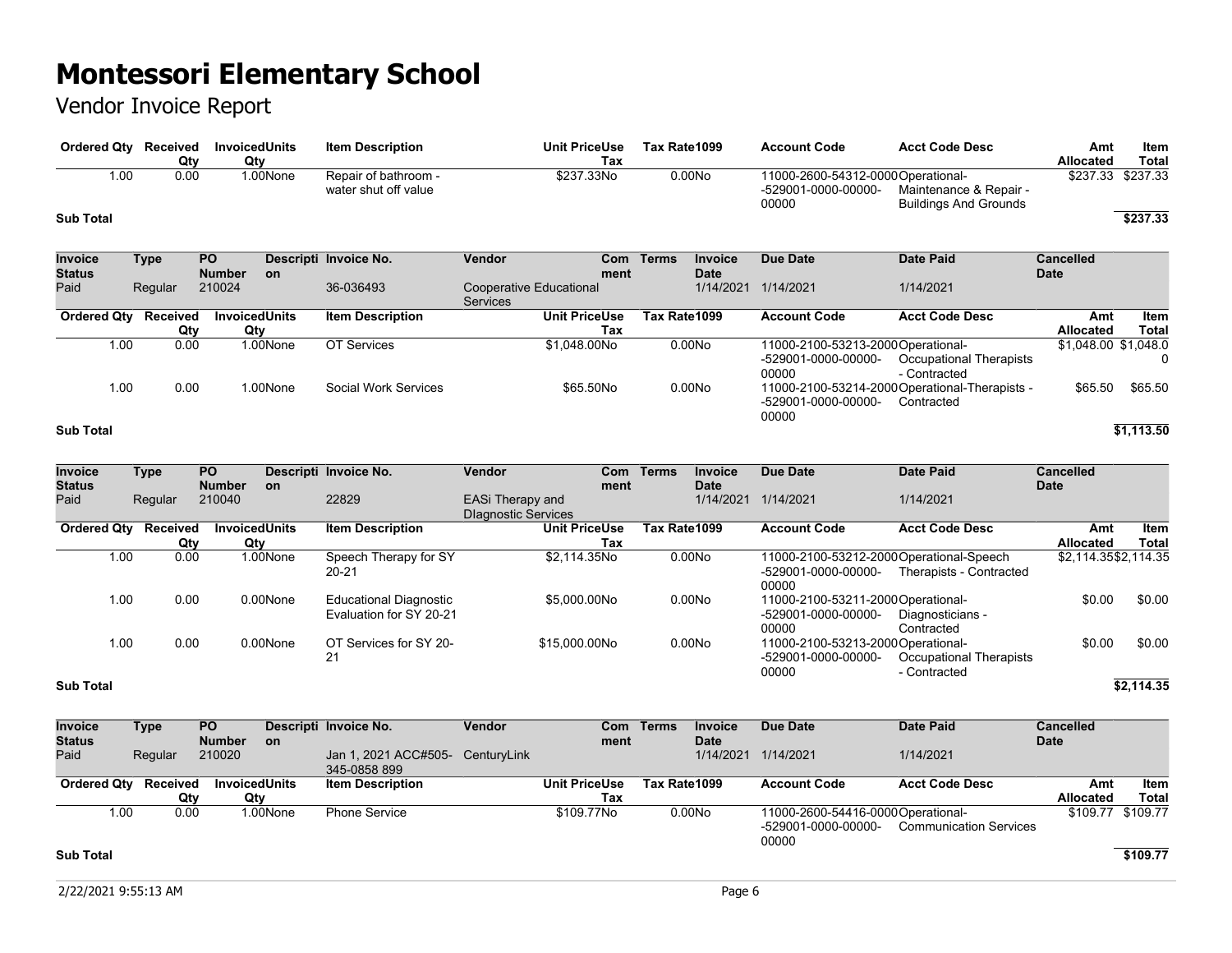| <b>Invoice</b><br><b>Status</b> | Type            | PO<br><b>Number</b>              | on       | Descripti Invoice No.                                                | Vendor                                         |                      | Com<br>ment | <b>Terms</b> | <b>Invoice</b><br><b>Date</b> | Due Date                                                                     | <b>Date Paid</b>                                                                     | <b>Cancelled</b><br><b>Date</b> |                      |
|---------------------------------|-----------------|----------------------------------|----------|----------------------------------------------------------------------|------------------------------------------------|----------------------|-------------|--------------|-------------------------------|------------------------------------------------------------------------------|--------------------------------------------------------------------------------------|---------------------------------|----------------------|
| Paid                            | Regular         | 210023                           |          | 01/08/2021<br>ACC#115646075-<br>0346368                              | <b>PNM Electric and Gas</b><br><b>Services</b> |                      |             |              |                               | 1/14/2021 1/14/2021                                                          | 1/14/2021                                                                            |                                 |                      |
| <b>Ordered Qty</b>              | Received<br>Qty | <b>InvoicedUnits</b><br>Qty      |          | <b>Item Description</b>                                              |                                                | <b>Unit PriceUse</b> | Tax         | Tax Rate1099 |                               | <b>Account Code</b>                                                          | <b>Acct Code Desc</b>                                                                | Amt<br>Allocated                | Item<br><b>Total</b> |
| 1.00                            | 0.00            |                                  | 1.00None | Utilities- Electricity -<br>Montano                                  |                                                | \$1,706.64No         |             |              | 0.00N <sub>o</sub>            | 11000-2600-54411-0000Operational-Electricity<br>-529001-0000-00000-<br>00000 |                                                                                      | \$1,706.64 \$1,706.6            | 4                    |
| <b>Sub Total</b>                |                 |                                  |          |                                                                      |                                                |                      |             |              |                               |                                                                              |                                                                                      |                                 | \$1,706.6            |
| <b>Invoice</b><br><b>Status</b> | Type            | $\overline{PQ}$<br><b>Number</b> | on       | Descripti Invoice No.                                                | <b>Vendor</b>                                  |                      | Com<br>ment | <b>Terms</b> | <b>Invoice</b><br><b>Date</b> | <b>Due Date</b>                                                              | <b>Date Paid</b>                                                                     | <b>Cancelled</b><br><b>Date</b> |                      |
| Paid                            | Regular         | 210061                           |          | 3250518                                                              | Reading A-Z                                    |                      |             |              |                               | 1/14/2021 1/14/2021                                                          | 1/14/2021                                                                            |                                 |                      |
| <b>Ordered Qty</b>              | Received<br>Qty | <b>InvoicedUnits</b><br>Qty      |          | <b>Item Description</b>                                              |                                                | <b>Unit PriceUse</b> | Tax         | Tax Rate1099 |                               | <b>Account Code</b>                                                          | <b>Acct Code Desc</b>                                                                | Amt<br><b>Allocated</b>         | Item<br><b>Total</b> |
| 1.00                            | 0.00            |                                  | 1.00None | ReadingA-Z.com:<br>Reading A-Z Delivers a<br>Leveled Reading Library |                                                | \$120.89No           |             |              | 0.00No                        | 14000-1000-56111-1010Total Instructional<br>-529001-0000-00000-<br>00000     | <b>Materials Sub-Fund-</b><br><b>Instructional Materials</b><br>Cash - 50% Textbooks |                                 | \$120.89 \$120.89    |
| <b>Sub Total</b>                |                 |                                  |          |                                                                      |                                                |                      |             |              |                               |                                                                              |                                                                                      |                                 | \$120.89             |
| <b>Invoice</b><br><b>Status</b> | Type            | PO<br><b>Number</b>              | on       | Descripti Invoice No.                                                | <b>Vendor</b>                                  |                      | Com<br>ment | <b>Terms</b> | Invoice<br><b>Date</b>        | <b>Due Date</b>                                                              | <b>Date Paid</b>                                                                     | <b>Cancelled</b><br><b>Date</b> |                      |
| Paid                            | Regular         | 200173                           |          | 210013                                                               | Rio Grande Partners.<br><b>LLC</b>             |                      |             |              |                               | 1/18/2021 1/18/2021                                                          | 1/18/2021                                                                            |                                 |                      |
| Ordered Qty Received            | Qty             | InvoicedUnits<br>Qty             |          | <b>Item Description</b>                                              |                                                | <b>Unit PriceUse</b> | Tax         | Tax Rate1099 |                               | <b>Account Code</b>                                                          | <b>Acct Code Desc</b>                                                                | Amt<br>Allocated                | Item<br><b>Total</b> |
| 1.00                            | 0.00            |                                  | 1.00None | Lease PMT                                                            |                                                | \$57,222.00No        |             |              | 0.00N <sub>o</sub>            | 11000-2600-54610-0000 Operational-Renting<br>-529001-0000-00000-<br>00000    | Land and Buildings                                                                   | \$31,977.00                     |                      |
|                                 |                 |                                  |          |                                                                      |                                                |                      |             |              | No                            | 31200-4000-54610-0000 Public School Capital<br>-529001-0000-00000-<br>00000  | Outlay-Renting Land<br>and Buildings                                                 | \$25,245.00 \$57,222.           | 00                   |
| <b>Sub Total</b>                |                 |                                  |          |                                                                      |                                                |                      |             |              |                               |                                                                              |                                                                                      |                                 | \$57,222.<br>00      |
| <b>Invoice</b><br><b>Status</b> | <b>Type</b>     | PO<br><b>Number</b>              | on       | Descripti Invoice No.                                                | Vendor                                         |                      | Com<br>ment | <b>Terms</b> | <b>Invoice</b><br><b>Date</b> | <b>Due Date</b>                                                              | <b>Date Paid</b>                                                                     | <b>Cancelled</b><br><b>Date</b> |                      |
| Paid                            | Regular         | 210001                           |          | 11-JAN-2021 ACC#<br>115646075-06298                                  | <b>New Mexico Gas</b><br>Company               |                      |             |              |                               | 1/21/2021 1/21/2021                                                          | 1/21/2021                                                                            |                                 |                      |
| Ordered Qty Received            | Qty             | <b>InvoicedUnits</b><br>Qty      |          | <b>Item Description</b>                                              |                                                | <b>Unit PriceUse</b> | Tax         | Tax Rate1099 |                               | <b>Account Code</b>                                                          | <b>Acct Code Desc</b>                                                                | Amt<br><b>Allocated</b>         | Item<br><b>Total</b> |
| 1.00                            | 0.00            |                                  | 1.00None | Utilities- Gas- Montano                                              |                                                | \$449.60No           |             |              | 0.00N <sub>o</sub>            | -529001-0000-00000-<br>00000                                                 | 11000-2600-54412-0000 Operational-Natural Gas<br>(Buildings)                         | \$449.60                        | \$449.60             |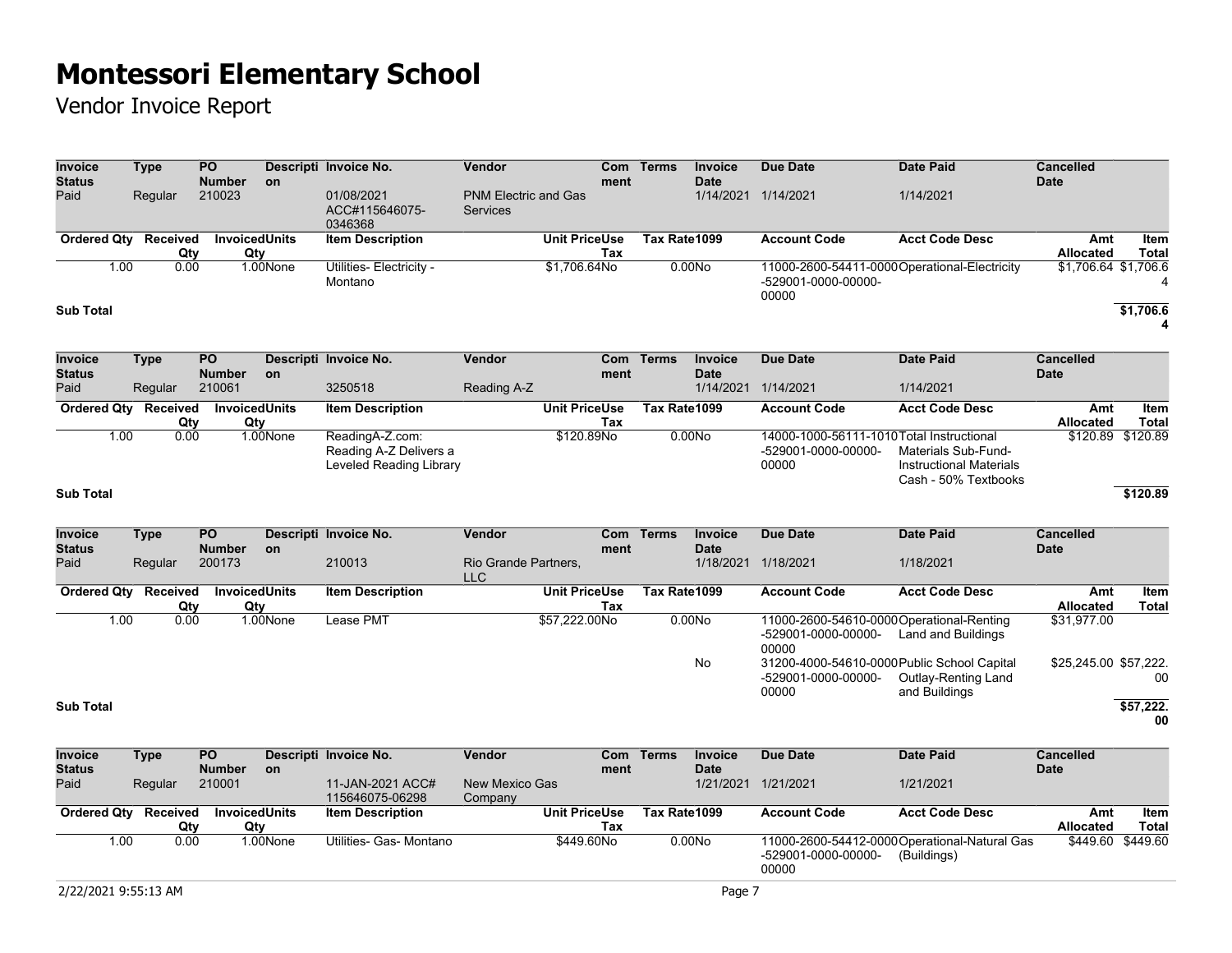### Vendor Invoice Report

### **Sub Total \$449.60**

| <b>Invoice</b><br><b>Status</b> |      | <b>Type</b>                 | <b>PO</b><br><b>Number</b>       | <b>on</b>            | Descripti Invoice No.                          | Vendor                                       | Com<br>ment                 | <b>Terms</b> | <b>Invoice</b><br><b>Date</b> | <b>Due Date</b>                                                        | <b>Date Paid</b>                                       | <b>Cancelled</b><br><b>Date</b> |                      |
|---------------------------------|------|-----------------------------|----------------------------------|----------------------|------------------------------------------------|----------------------------------------------|-----------------------------|--------------|-------------------------------|------------------------------------------------------------------------|--------------------------------------------------------|---------------------------------|----------------------|
| Paid                            |      | Regular                     | 210005                           |                      | 01/06/2021<br>ACC#60489903                     | <b>ADT Commercial</b>                        |                             |              |                               | 1/21/2021 1/21/2021                                                    | 1/21/2021                                              |                                 |                      |
|                                 |      | Ordered Qty Received<br>Qty | Qty                              | <b>InvoicedUnits</b> | <b>Item Description</b>                        |                                              | <b>Unit PriceUse</b><br>Tax | Tax Rate1099 |                               | <b>Account Code</b>                                                    | <b>Acct Code Desc</b>                                  | Amt<br><b>Allocated</b>         | Item<br><b>Total</b> |
|                                 | 1.00 | 0.00                        |                                  | 1.00None             | Fire Alarm Monitoring at<br>5801 Carmel Ave NE |                                              | \$95.36No                   |              | 0.00N <sub>o</sub>            | 11000-2600-53711-0000Operational-Other<br>-529001-0000-00000-<br>00000 | Charges                                                | \$95.36                         | \$95.36              |
| <b>Sub Total</b>                |      |                             |                                  |                      |                                                |                                              |                             |              |                               |                                                                        |                                                        |                                 | \$95.36              |
| <b>Invoice</b><br><b>Status</b> |      | <b>Type</b>                 | $\overline{PQ}$<br><b>Number</b> | on                   | Descripti Invoice No.                          | Vendor                                       | Com<br>ment                 | <b>Terms</b> | Invoice<br><b>Date</b>        | <b>Due Date</b>                                                        | <b>Date Paid</b>                                       | <b>Cancelled</b><br><b>Date</b> |                      |
| Paid                            |      | Regular                     | 210012                           |                      | 492123225792                                   | <b>ABCWUA</b>                                |                             |              |                               | 1/21/2021 1/21/2021                                                    | 1/21/2021                                              |                                 |                      |
|                                 |      | Ordered Qty Received<br>Qty | <b>InvoicedUnits</b><br>Qty      |                      | <b>Item Description</b>                        |                                              | <b>Unit PriceUse</b><br>Tax | Tax Rate1099 |                               | <b>Account Code</b>                                                    | <b>Acct Code Desc</b>                                  | Amt<br><b>Allocated</b>         | Item<br><b>Total</b> |
|                                 | 1.00 | 0.00                        |                                  | 1.00None             | <b>Utilities- Water- Carmel</b>                |                                              | \$177.17No                  |              | 0.00N <sub>o</sub>            | 11000-2600-54415-0000 Operational-<br>-529001-0000-00000-<br>00000     | Water/Sewage                                           | \$177.17                        | \$177.17             |
| <b>Sub Total</b>                |      |                             |                                  |                      |                                                |                                              |                             |              |                               |                                                                        |                                                        |                                 | \$177.17             |
| <b>Invoice</b>                  |      | <b>Type</b>                 | <b>PO</b><br><b>Number</b>       |                      | Descripti Invoice No.                          | Vendor                                       | Com                         | <b>Terms</b> | Invoice<br><b>Date</b>        | <b>Due Date</b>                                                        | <b>Date Paid</b>                                       | <b>Cancelled</b><br><b>Date</b> |                      |
| <b>Status</b><br>Paid           |      | Regular                     | 210014                           | <b>on</b>            | 64028                                          | <b>HostMYCalls</b>                           | ment                        |              |                               | 1/21/2021 1/21/2021                                                    | 1/21/2021                                              |                                 |                      |
|                                 |      | Ordered Qty Received<br>Qty | Qty                              | <b>InvoicedUnits</b> | <b>Item Description</b>                        |                                              | <b>Unit PriceUse</b><br>Tax | Tax Rate1099 |                               | <b>Account Code</b>                                                    | <b>Acct Code Desc</b>                                  | Amt<br><b>Allocated</b>         | Item<br>Total        |
|                                 | 1.00 | 0.00                        |                                  | 1.00None             | <b>Phone Service</b>                           |                                              | \$342.30No                  |              | 0.00N <sub>o</sub>            | 11000-2600-54416-0000 Operational-<br>-529001-0000-00000-<br>00000     | <b>Communication Services</b>                          | \$342.30                        | \$342.30             |
| <b>Sub Total</b>                |      |                             |                                  |                      |                                                |                                              |                             |              |                               |                                                                        |                                                        |                                 | \$342.30             |
| <b>Invoice</b><br><b>Status</b> |      | <b>Type</b>                 | <b>PO</b><br><b>Number</b>       | <b>on</b>            | Descripti Invoice No.                          | Vendor                                       | <b>Com</b><br>ment          | <b>Terms</b> | <b>Invoice</b><br><b>Date</b> | <b>Due Date</b>                                                        | <b>Date Paid</b>                                       | <b>Cancelled</b><br><b>Date</b> |                      |
| Paid                            |      | Regular                     | 210065                           |                      | WSF329138                                      | <b>Western States Fire</b><br>Pertection Co. |                             |              |                               | 1/21/2021 1/21/2021                                                    | 1/21/2021                                              |                                 |                      |
| <b>Ordered Qty</b>              |      | Received<br>Qty             | Qty                              | <b>InvoicedUnits</b> | <b>Item Description</b>                        |                                              | <b>Unit PriceUse</b><br>Tax | Tax Rate1099 |                               | <b>Account Code</b>                                                    | <b>Acct Code Desc</b>                                  | Amt<br><b>Allocated</b>         | Item<br>Total        |
|                                 | 1.00 | 0.00                        |                                  | 1.00None             | Perform 5 year<br>obstruction investigation    |                                              | \$970.88No                  |              | 0.00N <sub>o</sub>            | 11000-2600-54312-1010Operational-<br>-529001-0000-00000-<br>00000      | Maintenance & Repair -<br><b>Buildings And Grounds</b> |                                 | \$970.88 \$970.88    |
| <b>Sub Total</b>                |      |                             |                                  |                      |                                                |                                              |                             |              |                               |                                                                        |                                                        |                                 | \$970.88             |
| Invoice<br><b>Status</b>        |      | <b>Type</b>                 | <b>PO</b><br><b>Number</b>       | on                   | Descripti Invoice No.                          | <b>Vendor</b>                                | Com<br>ment                 | <b>Terms</b> | <b>Invoice</b><br><b>Date</b> | <b>Due Date</b>                                                        | <b>Date Paid</b>                                       | <b>Cancelled</b><br><b>Date</b> |                      |
| 2/22/2021 9:55:13 AM            |      |                             |                                  |                      |                                                |                                              |                             |              | Page 8                        |                                                                        |                                                        |                                 |                      |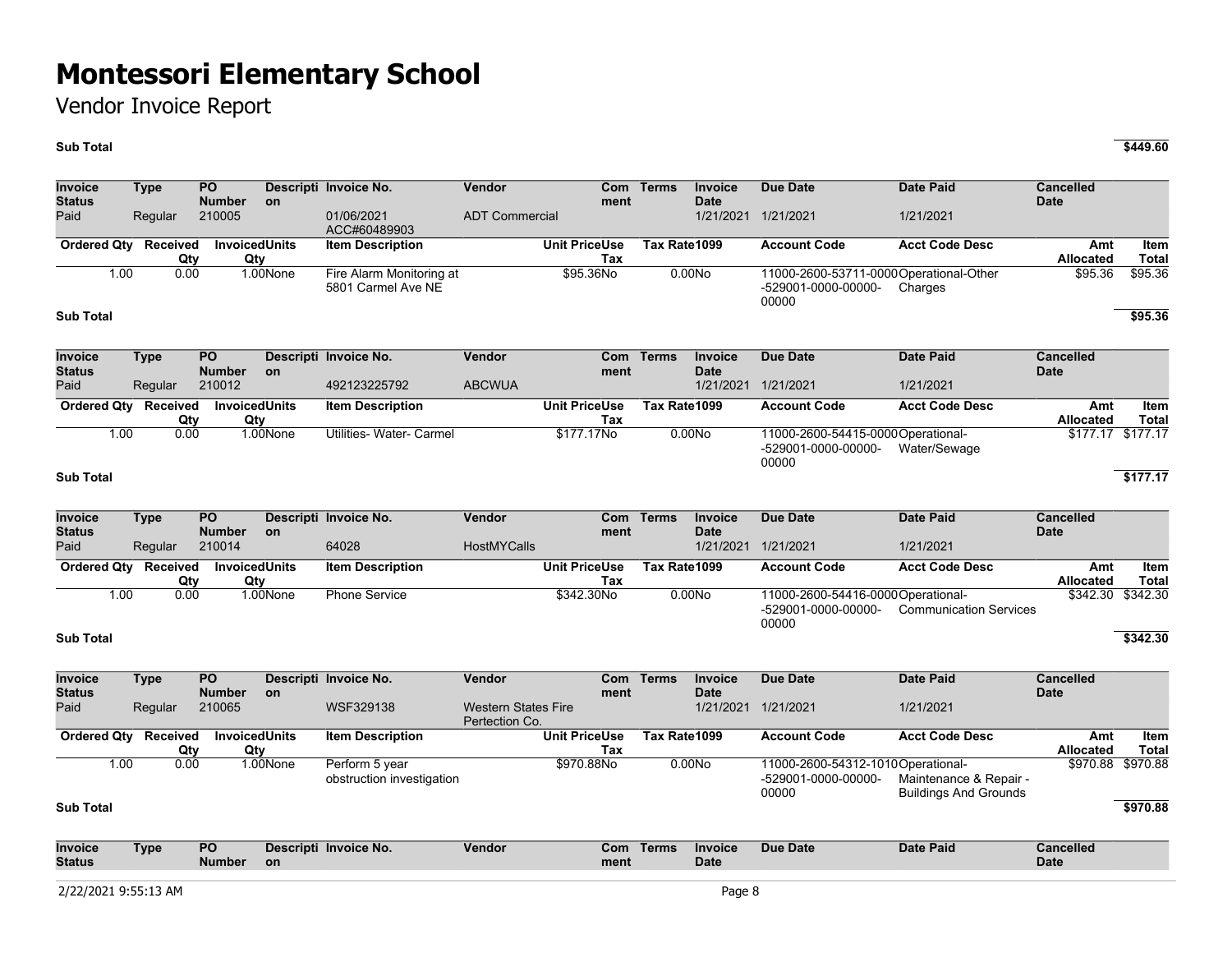| Paid                             | Regular                | 210006                           |          | 9193                               | A-1 Self Storage                        |                             |              |                        | 1/28/2021 1/28/2021                                                    | 1/28/2021                     |                                 |                               |
|----------------------------------|------------------------|----------------------------------|----------|------------------------------------|-----------------------------------------|-----------------------------|--------------|------------------------|------------------------------------------------------------------------|-------------------------------|---------------------------------|-------------------------------|
| Ordered Qty Received             | Qty                    | InvoicedUnits<br>Qty             |          | <b>Item Description</b>            |                                         | <b>Unit PriceUse</b><br>Tax | Tax Rate1099 |                        | <b>Account Code</b>                                                    | <b>Acct Code Desc</b>         | Amt<br><b>Allocated</b>         | Item<br><b>Total</b>          |
| 1.00<br><b>Sub Total</b>         | 0.00                   |                                  | 1.00None | <b>Storage Unit</b>                |                                         | \$178.00No                  |              | 0.00N <sub>o</sub>     | 11000-2600-53711-0000Operational-Other<br>-529001-0000-00000-<br>00000 | Charges                       |                                 | \$178.00 \$178.00<br>\$178.00 |
| Invoice<br><b>Status</b><br>Paid | <b>Type</b><br>Regular | PO<br><b>Number</b><br>210021    | on       | Descripti Invoice No.<br>191211776 | Vendor<br><b>CenturyLink Business</b>   | Com<br>ment                 | <b>Terms</b> | Invoice<br><b>Date</b> | <b>Due Date</b><br>1/28/2021 1/28/2021                                 | <b>Date Paid</b><br>1/28/2021 | <b>Cancelled</b><br><b>Date</b> |                               |
|                                  |                        |                                  |          |                                    | <b>Services</b>                         |                             |              |                        |                                                                        |                               |                                 |                               |
| <b>Ordered Qty</b>               | <b>Received</b><br>Qty | InvoicedUnits<br>Qty             |          | <b>Item Description</b>            |                                         | <b>Unit PriceUse</b><br>Tax | Tax Rate1099 |                        | <b>Account Code</b>                                                    | <b>Acct Code Desc</b>         | Amt<br>Allocated                | Item<br>Total                 |
| 1.00<br><b>Sub Total</b>         | 0.00                   |                                  | 1.00None | <b>Internet Service</b>            |                                         | \$536.88No                  |              | 0.00No                 | 11000-2600-54416-0000 Operational-<br>-529001-0000-00000-<br>00000     | <b>Communication Services</b> | \$536.88                        | \$536.88<br>\$536.88          |
|                                  |                        |                                  |          |                                    |                                         |                             |              |                        |                                                                        |                               |                                 |                               |
| <b>Invoice</b><br><b>Status</b>  | <b>Type</b>            | $\overline{PQ}$<br><b>Number</b> | on       | Descripti Invoice No.              | <b>Vendor</b>                           | Com<br>ment                 | <b>Terms</b> | Invoice<br><b>Date</b> | <b>Due Date</b>                                                        | <b>Date Paid</b>              | <b>Cancelled</b><br><b>Date</b> |                               |
| Paid                             | Regular                | 210021                           |          | 190981513                          | <b>CenturyLink Business</b><br>Services |                             |              |                        | 1/28/2021 1/28/2021                                                    | 1/28/2021                     |                                 |                               |
| <b>Ordered Qty Received</b>      | Qty                    | <b>InvoicedUnits</b><br>Qty      |          | <b>Item Description</b>            |                                         | <b>Unit PriceUse</b><br>Tax | Tax Rate1099 |                        | <b>Account Code</b>                                                    | <b>Acct Code Desc</b>         | Amt<br><b>Allocated</b>         | Item<br><b>Total</b>          |
| 1.00<br><b>Sub Total</b>         | 0.00                   |                                  | 1.00None | <b>Internet Service</b>            |                                         | \$2,212.30No                |              | 0.00N <sub>o</sub>     | 11000-2600-54416-0000 Operational-<br>-529001-0000-00000-<br>00000     | <b>Communication Services</b> | \$2,212.30 \$2,212.3            | 0<br>\$2,212.3                |
|                                  |                        |                                  |          |                                    |                                         |                             |              |                        |                                                                        |                               |                                 | $\mathbf{0}$                  |
| <b>Invoice</b>                   | Type                   | PO                               |          | Descripti Invoice No.              | Vendor                                  | Com                         | <b>Terms</b> | Invoice                | <b>Due Date</b>                                                        | <b>Date Paid</b>              | <b>Cancelled</b>                |                               |
| <b>Status</b><br>Paid            | Regular                | <b>Number</b><br>210012          | on       | 903716999268                       | <b>ABCWUA</b>                           | ment                        |              | <b>Date</b>            | 1/28/2021 1/28/2021                                                    | 1/28/2021                     | <b>Date</b>                     |                               |
| <b>Ordered Qty</b>               | Received<br>Qty        | <b>InvoicedUnits</b><br>Qty      |          | <b>Item Description</b>            |                                         | <b>Unit PriceUse</b><br>Tax | Tax Rate1099 |                        | <b>Account Code</b>                                                    | <b>Acct Code Desc</b>         | Amt<br>Allocated                | Item<br><b>Total</b>          |
| 1.00                             | 0.00                   |                                  | 1.00None | <b>Utilities- Water</b>            |                                         | \$30.47No                   |              | 0.00No                 | 11000-2600-54415-0000 Operational-<br>-529001-0000-00000-<br>00000     | Water/Sewage                  | \$30.47                         | \$30.47                       |
| <b>Sub Total</b>                 |                        |                                  |          |                                    |                                         |                             |              |                        |                                                                        |                               |                                 | \$30.47                       |
| <b>Invoice</b><br><b>Status</b>  | <b>Type</b>            | <b>PO</b><br><b>Number</b>       | on       | Descripti Invoice No.              | Vendor                                  | Com<br>ment                 | <b>Terms</b> | Invoice<br><b>Date</b> | <b>Due Date</b>                                                        | <b>Date Paid</b>              | <b>Cancelled</b><br><b>Date</b> |                               |
| Paid                             | Regular                | 210012                           |          | 703427175257                       | <b>ABCWUA</b>                           |                             |              |                        | 1/28/2021 1/28/2021                                                    | 1/28/2021                     |                                 |                               |
| <b>Ordered Qty</b>               | Received<br>Qty        | InvoicedUnits<br>Qty             |          | <b>Item Description</b>            |                                         | <b>Unit PriceUse</b><br>Tax | Tax Rate1099 |                        | <b>Account Code</b>                                                    | <b>Acct Code Desc</b>         | Amt<br><b>Allocated</b>         | Item<br>Total                 |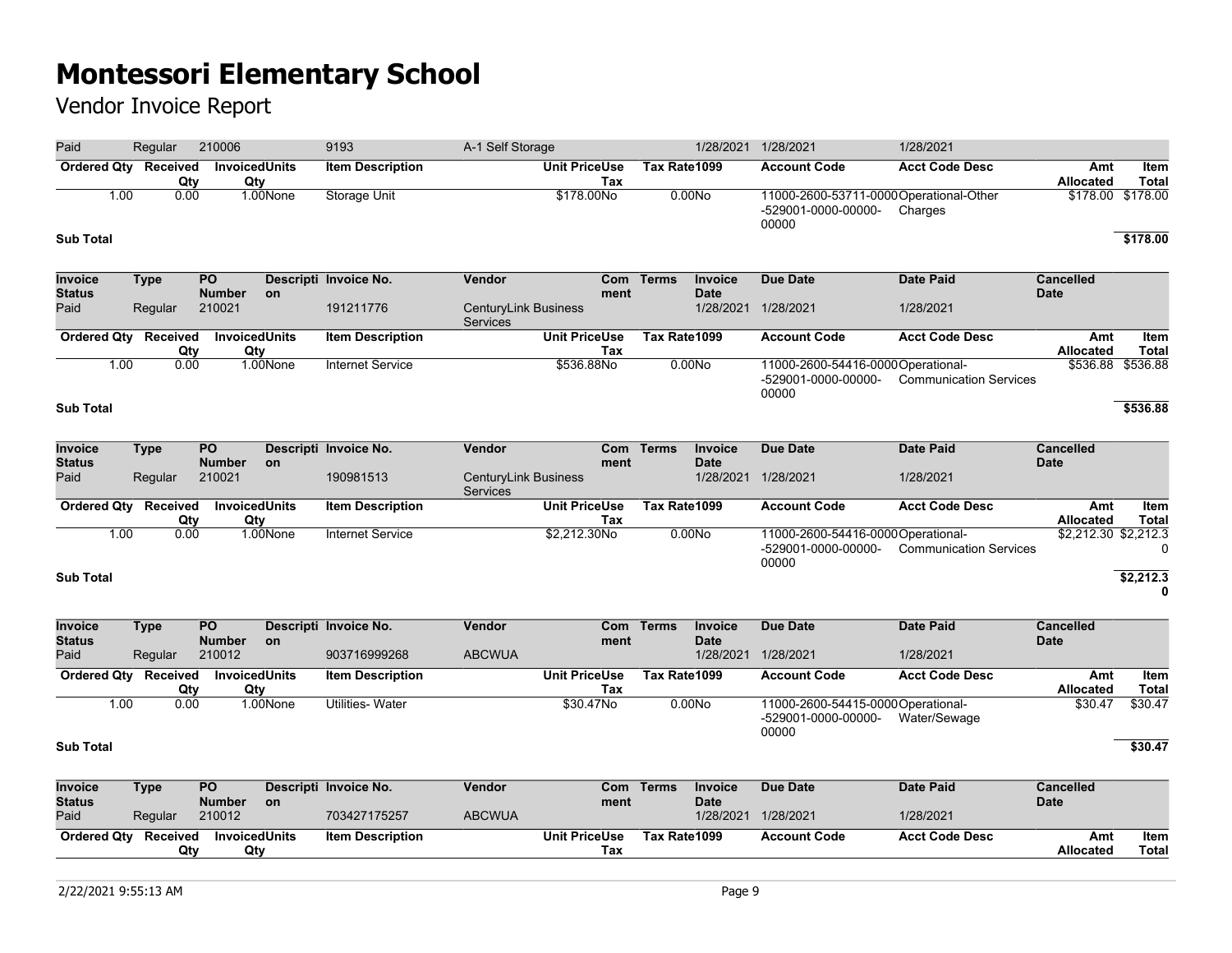### Vendor Invoice Report

| .00              | 0.00 | .00None | Utilities- Water | \$30.47No | 0.00N <sub>O</sub> | 11000-2600-54415-0000 Operational-           | \$30.47 | \$30.47 |
|------------------|------|---------|------------------|-----------|--------------------|----------------------------------------------|---------|---------|
|                  |      |         |                  |           |                    | Water/Sewage<br>-529001-0000-00000-<br>00000 |         |         |
| <b>Sub Total</b> |      |         |                  |           |                    |                                              |         | \$30.47 |

| <b>Invoice</b><br><b>Status</b> | Type     | <b>PO</b><br><b>Number</b> | <b>on</b> | Descripti Invoice No.               | Vendor              | ment                 | Com Terms    | <b>Invoice</b><br><b>Date</b> | Due Date                                                                | Date Paid             | <b>Cancelled</b><br><b>Date</b> |                   |
|---------------------------------|----------|----------------------------|-----------|-------------------------------------|---------------------|----------------------|--------------|-------------------------------|-------------------------------------------------------------------------|-----------------------|---------------------------------|-------------------|
| Paid                            | Regular  | 210039                     |           | January 19, 2021<br>AC#8000-9090-08 | <b>Pitney Bowes</b> |                      |              | 1/28/2021                     | 1/28/2021                                                               | 1/28/2021             |                                 |                   |
| <b>Ordered Qtv</b>              | Received | <b>InvoicedUnits</b>       |           | <b>Item Description</b>             |                     | <b>Unit PriceUse</b> | Tax Rate1099 |                               | <b>Account Code</b>                                                     | <b>Acct Code Desc</b> | Amt                             | Item              |
|                                 | Qty      | Qty                        |           |                                     |                     | Tax                  |              |                               |                                                                         |                       | <b>Allocated</b>                | Total             |
| 1.00                            | 0.00     |                            | 1.00None  | Postage                             |                     | \$150,00No           |              | 0.00N <sub>O</sub>            | 11000-1000-53711-1010 Operational-Other<br>-529001-0000-00000-<br>00000 | Charges               |                                 | \$150.00 \$150.00 |
| <b>Sub Total</b>                |          |                            |           |                                     |                     |                      |              |                               |                                                                         |                       |                                 | \$150.00          |

| <b>Invoice</b><br><b>Status</b> | Type     | <b>PO</b><br><b>Number</b> | <b>on</b> | Descripti Invoice No.   | <b>Vendor</b>           | ment       | Com Terms    | Invoice<br><b>Date</b> | Due Date                                                           | Date Paid                     | <b>Cancelled</b><br><b>Date</b> |                   |
|---------------------------------|----------|----------------------------|-----------|-------------------------|-------------------------|------------|--------------|------------------------|--------------------------------------------------------------------|-------------------------------|---------------------------------|-------------------|
| Paid                            | Regular  | 210019                     |           | 98712316931             | <b>Verizon Wireless</b> |            |              | 1/28/2021              | 1/28/2021                                                          | 1/28/2021                     |                                 |                   |
| <b>Ordered Qty</b>              | Received | <b>InvoicedUnits</b>       |           | <b>Item Description</b> | <b>Unit PriceUse</b>    |            | Tax Rate1099 |                        | <b>Account Code</b>                                                | <b>Acct Code Desc</b>         | Amt                             | Item              |
|                                 | Qty      | Qty                        |           |                         |                         | Tax        |              |                        |                                                                    |                               | Allocated                       | Total             |
| 1.00                            | 0.00     |                            | 1.00None  | Cell phone service      |                         | \$655,65No |              | 0.00N <sub>0</sub>     | 11000-2600-54416-0000 Operational-<br>-529001-0000-00000-<br>00000 | <b>Communication Services</b> |                                 | \$655.65 \$655.65 |

### **Sub Total \$655.65**

| <b>Invoice</b><br><b>Status</b> | Type            | <b>PO</b><br><b>Number</b> | <b>on</b> | Descripti Invoice No.   | Vendor        | ment                 | Com Terms    | <b>Invoice</b><br><b>Date</b> | Due Date                           | Date Paid                    | <b>Cancelled</b><br><b>Date</b> |                   |
|---------------------------------|-----------------|----------------------------|-----------|-------------------------|---------------|----------------------|--------------|-------------------------------|------------------------------------|------------------------------|---------------------------------|-------------------|
| Paid                            | Regular         | 210063                     |           | 114875                  | Leeco Grounds |                      |              | 1/28/2021                     | 1/28/2021                          | 1/28/2021                    |                                 |                   |
|                                 |                 |                            |           |                         | Management    |                      |              |                               |                                    |                              |                                 |                   |
| <b>Ordered Qty</b>              | <b>Received</b> | <b>InvoicedUnits</b>       |           | <b>Item Description</b> |               | <b>Unit PriceUse</b> | Tax Rate1099 |                               | <b>Account Code</b>                | <b>Acct Code Desc</b>        | Amt                             | <b>Item</b>       |
|                                 | Qty             | Qty                        |           |                         |               | Tax                  |              |                               |                                    |                              | <b>Allocated</b>                | Total             |
| 1.00                            | 0.00            |                            | 1.00None  | Landscape Maintenance   |               | \$560.95No           |              | 0.00N <sub>o</sub>            | 11000-2600-54312-0000 Operational- |                              |                                 | \$560.95 \$560.95 |
|                                 |                 |                            |           | for Carmel Campus       |               |                      |              |                               | -529001-0000-00000-                | Maintenance & Repair -       |                                 |                   |
|                                 |                 |                            |           |                         |               |                      |              |                               | 00000                              | <b>Buildings And Grounds</b> |                                 |                   |
| <b>Sub Total</b>                |                 |                            |           |                         |               |                      |              |                               |                                    |                              |                                 | \$560.95          |

| <b>Invoice</b><br><b>Status</b> | Type            | <b>PO</b><br><b>Number</b>  | -on      | Descripti Invoice No.               | <b>Vendor</b>               | Com<br>ment | <b>Terms</b> | <b>Invoice</b><br><b>Date</b> | Due Date                                                          | Date Paid                                              | <b>Cancelled</b><br><b>Date</b> |               |
|---------------------------------|-----------------|-----------------------------|----------|-------------------------------------|-----------------------------|-------------|--------------|-------------------------------|-------------------------------------------------------------------|--------------------------------------------------------|---------------------------------|---------------|
| Paid                            | Regular         | 210013                      |          | 114843                              | Leeco Grounds<br>Management |             |              | 1/28/2021                     | 1/28/2021                                                         | 1/28/2021                                              |                                 |               |
| <b>Ordered Qtv</b>              | Received<br>Qty | <b>InvoicedUnits</b><br>Qty |          | <b>Item Description</b>             | <b>Unit PriceUse</b>        | Tax         | Tax Rate1099 |                               | <b>Account Code</b>                                               | <b>Acct Code Desc</b>                                  | Amt<br><b>Allocated</b>         | Item<br>Total |
| 1.00                            | 0.00            |                             | 1.00None | Ground Maintenance-<br>1730 Montano | \$1.349.52No                |             |              | 0.00N <sub>O</sub>            | 11000-2600-54312-0000Operational-<br>-529001-0000-00000-<br>00000 | Maintenance & Repair -<br><b>Buildings And Grounds</b> | \$1,349.52 \$1,349.5            |               |